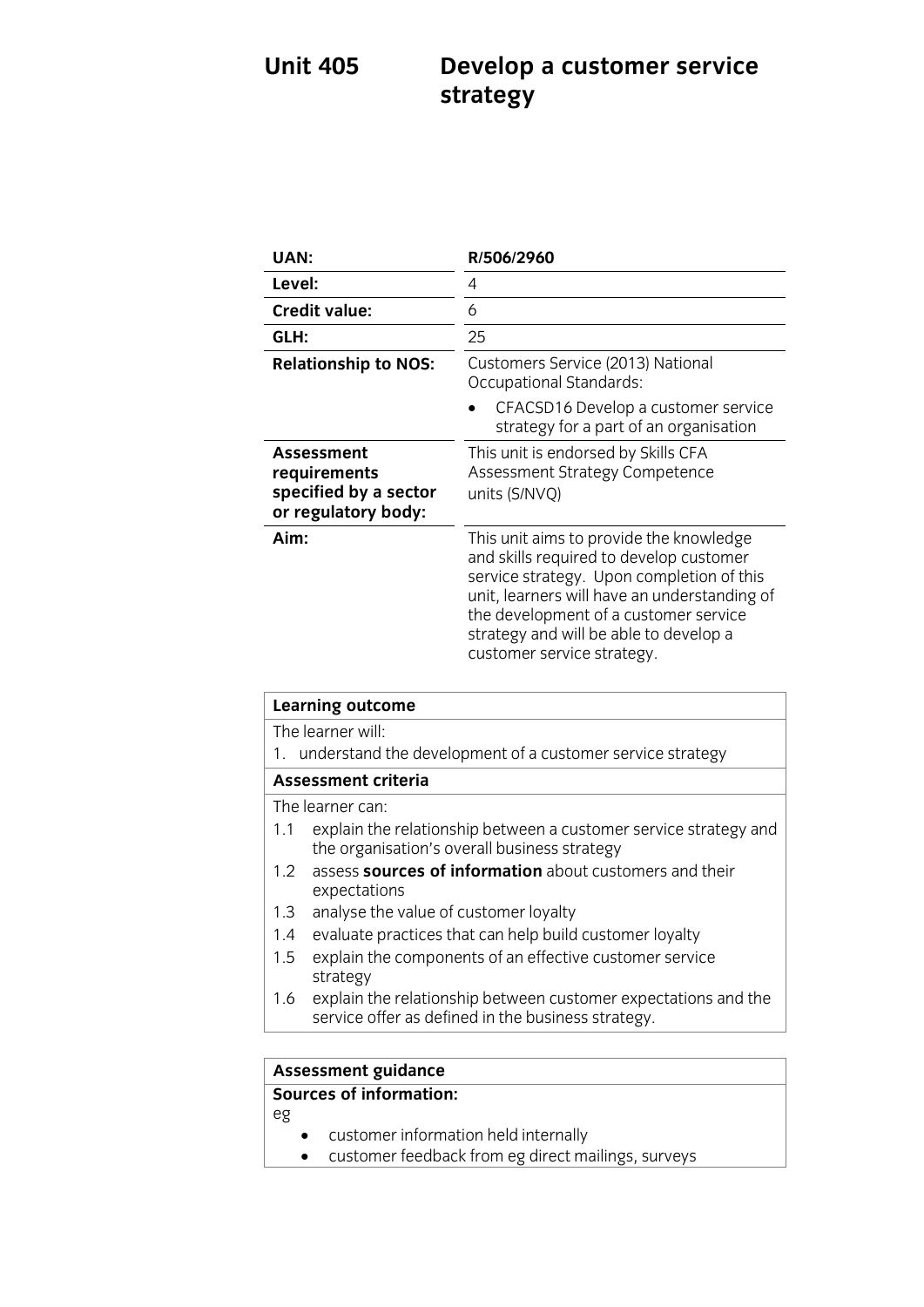social media

## Service offer:

**S** what the ord  $\int$  offer

- 
- **Evidence may** be supplied by:<br> **•** questioning<br>
professional discussion professional discussion
	- reflective account
	- sources of information
	- customer service strategy
	- organisational policies and procedures\*
	- legislative and regulatory requirements\*<br>•  $\alpha$  organisational documentation\*
	- organisational documentation\*

# **Learning outcome**

2. be able to develop a customer service strategy

### Assessment criteria

The learner can:

- 2.1 evaluate current thinking on good practice in customer service from research
- 2.2 identify organisational values, aims and objectives to be considered in developing the customer service strategy
- assess the implications of legal and regulatory requirements.  $2.3$ z.3 **codes of practice and ethical considerations** for customer **codes of practice and ethical considerations** for customer
- 2.4 develop a customer service strategy that is consistent with best practice and organisational values, aims and objectives
- $2.5$ analyse the roles of those responsible for achieving different parts of the customer service strategy
- 2.6 specify mechanisms to evaluate the customer service strategy
- 2.7 evaluate the implications of a customer service strategy for the organisation
- organisation<br>Optain annec  $2.8$ 2.8 obtained for the customer service strategy from decision strategy from decision strategy from decision strategy from decision strategy from decision strategy from decision strategy from decision strategy from decision makers.

# **Assessment guidance**

## **Legal requirements**:

eg

- Sale of Goods Act (Sale and Supply of Goods to Consumers<br>Regulations)
- Trade Descriptions Act
- Data Protection Act<br>• Equality Act
- Equality Act

**Codes of practice:**<br>A clear guide of what should be done often set by industry or professional bodies. professional bodies.